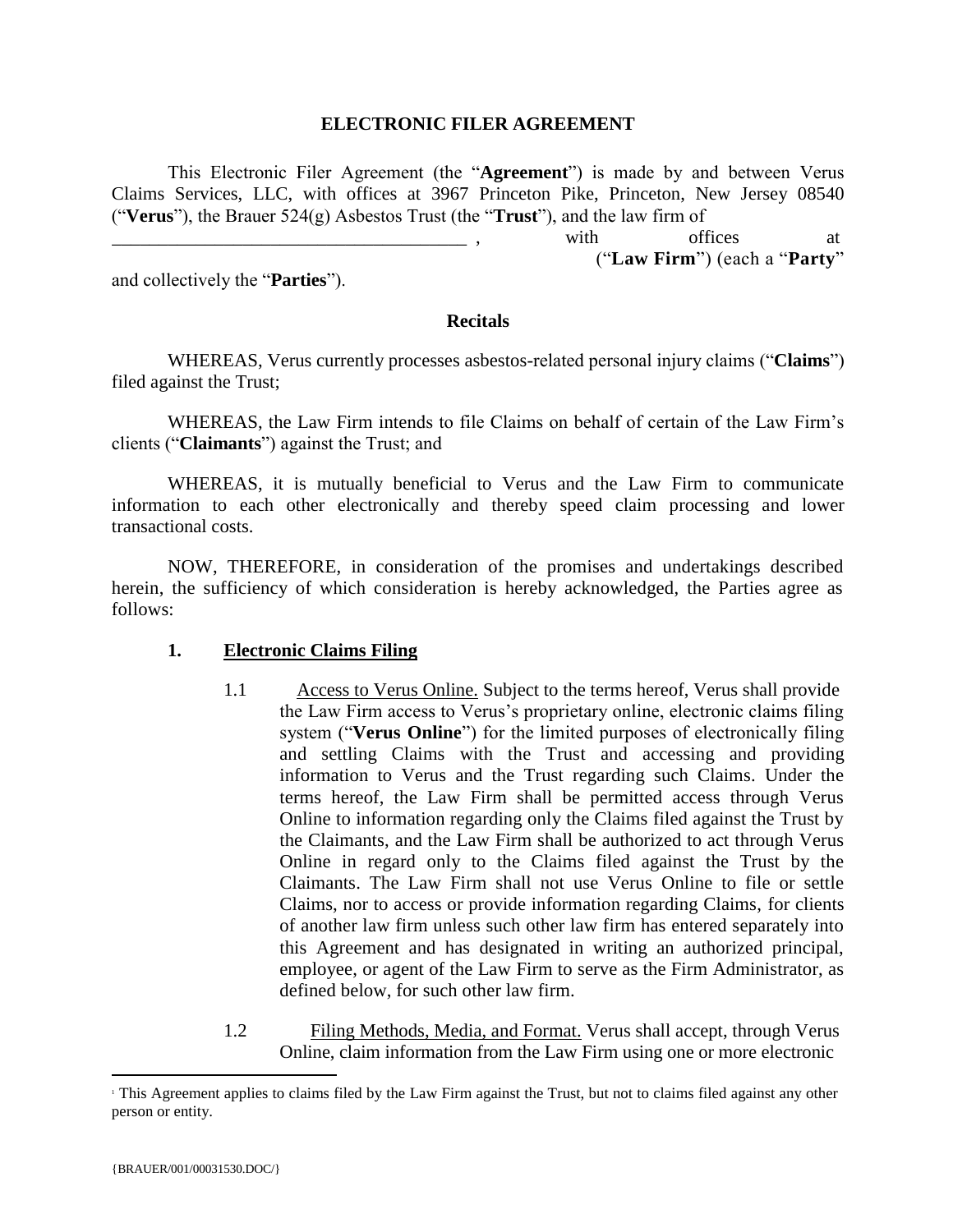methods, media and formats that Verus will from time to time specify. The methods, media and formats that Verus shall specify will be among those then in general use among businesses transferring information electronically.

1.3 Proprietary System. The Law Firm acknowledges that Verus Online, including all enhancements thereto and all screens and formats used in connection therewith, are the exclusive proprietary property of Verus. The Law Firm agrees that it shall not publish, disclose, display, provide access to, or otherwise make available any software or any other products associated with Verus Online, or any screens, formats, reports or printouts used, provided, or produced in connection therewith, to any person or entity other than an employee or principal of the Law Firm; provided, however, that the Law Firm may publish, disclose, display, provide access to, or otherwise make available to a Claimant represented by the Law Firm any screens, formats, reports or printouts that contain information relating solely to that Claimant's Claim.

## **2. User Identification**

- 2.1 Firm Administrator. The Law Firm's access to Verus Online shall be managed by an authorized principal, employee, or agent of the Law Firm whom the Law Firm designates in writing to serve as the "**Firm Administrator**." The Firm Administrator need not be an attorney. The Firm Administrator shall be permitted to identify additional persons under the Law Firm's employ, management, or control who, along with the Firm Administrator, shall be authorized to access Verus Online on the Law Firm's behalf (together with the Firm Administrator, the "**Law Firm Users**"). Some Law Firm Users may be limited in the functions they can perform on Verus Online, and the Firm Administrator will have the power to designate the level of authority that each of the Law Firm Users will have for Verus Online. The Law Firm will remain responsible for oversight and supervision of the persons authorized to access Verus Online, and the Law Firm will at all times remain responsible for the accuracy of the information submitted and for the violation of any provision of this Agreement by any of the Law Firm Users.
- 2.2 Limited Access. Verus will assign a unique Verus Online password to each Law Firm User. Verus will provide access to Verus Online only upon entry of the Law Firm User name and password. Verus recommends that passwords be changed frequently. Law Firm Users may not share their passwords with others, and the Law Firm shall keep all user names and passwords confidential and shall not permit any person to use a Verus Online password that is not assigned to that person. Verus will limit each Law Firm User's access to Verus Online based upon the level of authority specified by the Firm Administrator. Verus may deny any Law Firm User access to Verus Online following a designated number of failed log-ins.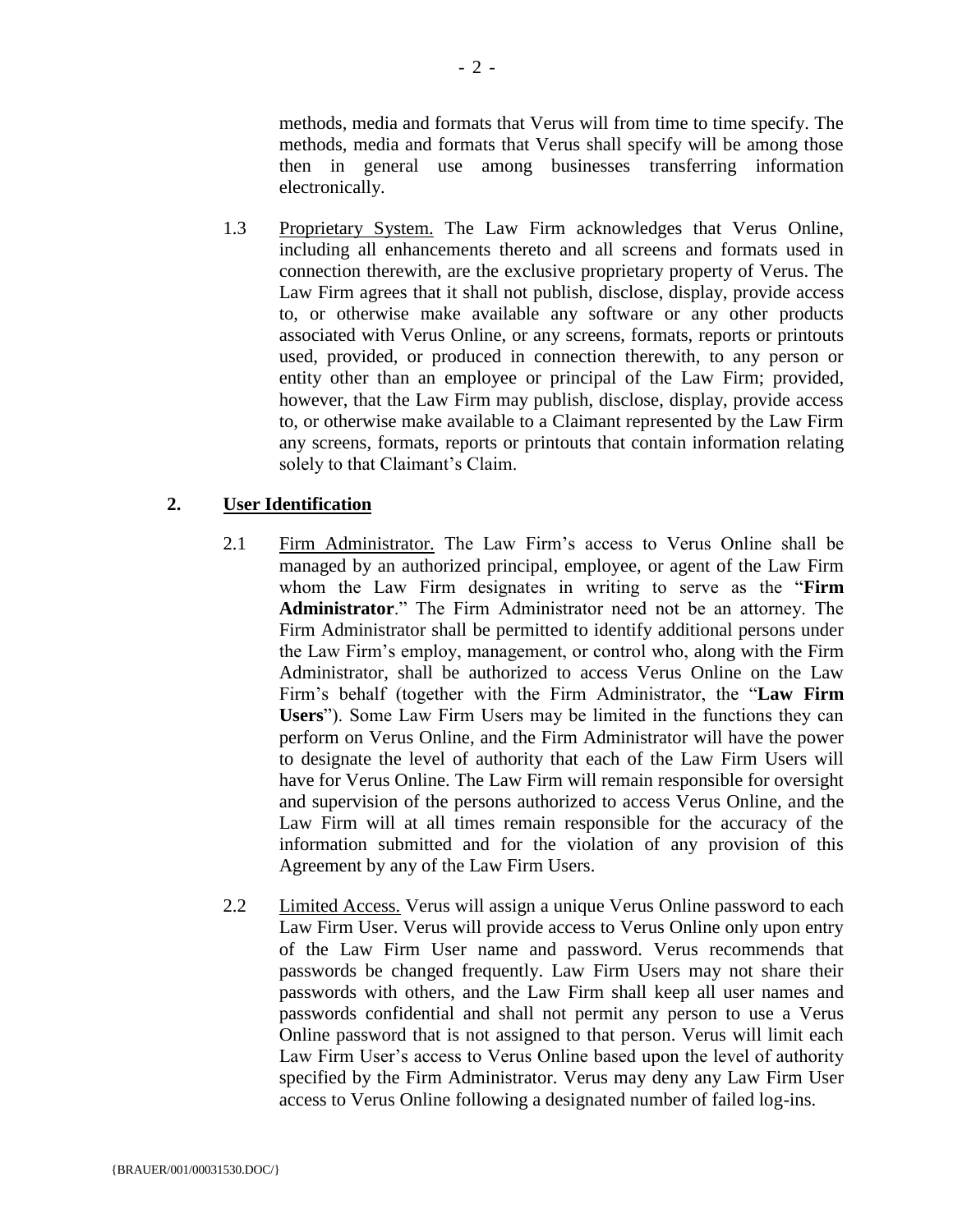Verus also retains the right to temporarily deny Law Firm Users access to Verus Online for any reason, including, but not limited to, system resources, bandwidth constraints, fraud, or security concerns; but Verus shall not be responsible for any failure on its part to grant access to Verus Online to any user.

- 2.3 Reliance on Law Firm Communications. Verus and the Trust are entitled to rely on communications and instructions they receive from persons using Verus Online user accounts and passwords assigned by Verus and purporting to act on behalf of the Law Firm. Unless Verus or the Trust act with gross negligence, they shall not be held liable for such reliance.
- 2.4 Reaffirmation of Terms and Conditions. Each time a Law Firm User accesses Verus Online, such person will be required to review a logon screen in the form set forth on Attachment 1 hereto that will request reaffirmation that all information submitted to Verus will conform to the terms of this Agreement and will be submitted pursuant to and subject to the provisions of Rule 11 of the Federal Rules of Civil Procedure as if the submissions were a paper presented to a court of the United States, as required by Section 5.1. The logon screen will have a hyperlink to an electronic copy of this Agreement. The logon screen will require the Law Firm User to evidence such reaffirmation by clicking "I AGREE" or other similar language. The requirement of reaffirming the terms and conditions before accessing Verus Online shall not in any way affect the validity or binding effect of this Agreement once the Parties have entered into it.

## **3. Technical Capabilities**

- 3.1 Compatible Equipment. In order to file Claims through Verus Online, the Law Firm must provide its own compatible computer equipment that meets technical standards that Verus will from time to time announce. The standards that Verus will set for this purpose will be among those then in general use among businesses transferring information electronically.
- 3.2 Reports. Verus will make available to the Law Firm, through Verus Online, the ability to download specified data and to generate reports summarizing information regarding the Law Firm's Claimants' Claims.
- 3.3 Continuous Access. The Verus Online system will be available to the Law Firm seven days per week, with the exception that availability will be interrupted: (a) nightly for approximately one hour to synchronize data with the Verus processing systems, and (b) at any time as a result of system failure or when necessary for system upgrades, maintenance, or other operational considerations. When reasonably possible, Verus will notify the Law Firm in advance of any foreseen interruption of availability, but shall be under no obligation to do so. At all times, Verus shall use its best efforts to minimize the length and frequency of such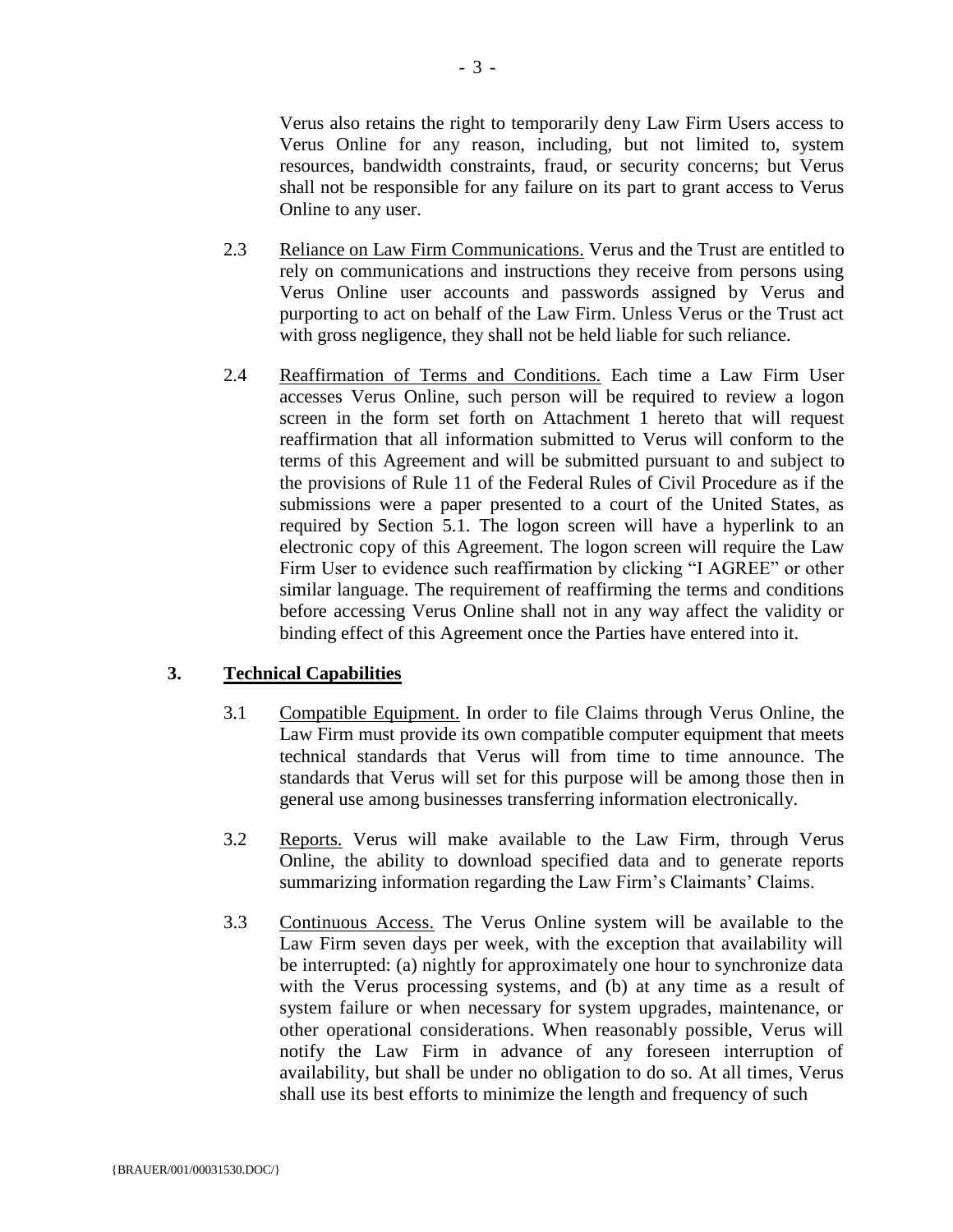interruptions. Notwithstanding any other provision of this Agreement, Verus shall not be liable for any damages resulting directly or indirectly from system unavailability.

3.4 Security. Verus will maintain physical, electronic, and procedural safeguards that will protect the information the Law Firm transmits through Verus Online.

# **4. Rules and Procedures**

- 4.1 Adherence to TDP. Electronic filing through Verus Online shall not affect the requirements of the Amended and Restated Brauer 524(g) Asbestos Trust Trust Distribution Procedures ("**TDP**"), as it may be in effect from time to time.
- 4.2 Payment Criteria Unchanged. This Agreement is not intended to alter and does not supersede the Claim payment criteria contained in the TDP. This Agreement does not create any rights to Claim payment beyond those set forth in the TDP.

# **1. Claim Information**

- 5.1 Law Firm Certification. The Law Firm hereby represents, and in connection with the submission of any Claim shall certify, that it is authorized by the Claimant to submit a Claim and that the information and materials submitted hereunder shall be submitted pursuant to and subject to the provisions of Rule 11 of the Federal Rules of Civil Procedure as if the submissions were a paper presented to a court of the United States.
- 5.2 Filing Fee. The Law Firm hereby acknowledges that the Trust requires payment of a filing fee, currently in the amount of \$20.00<sup>2</sup> (the "Filing Fee") upon submission of each Claim, with such Filing Fee to be refunded in the event of an initial distribution on account of such Claim. By filing a Claim, the Law Firm agrees to submit payment of the Filing Fee on account of such Claim in a timely fashion.
- 5.3 Complete Information Required. Neither Verus nor the Trust is obligated to take any action on an electronically-filed Claim until it has received the complete information required by the TDP and the Filing Fee described in section 5.2 herein has been paid.
- 5.4 Filing. Assignment of a claim number by Verus Online shall constitute filing of a Claim for purposes of any applicable statute of limitations or repose provisions in the TDP. The Law Firm acknowledges and agrees that, although the Verus Online system permits an electronic Claim filing

<sup>2</sup> Pursuant to section 6.4 of the TDP, under certain circumstances, the Trust may elect to increase, decrease or eliminate the Filing Fee.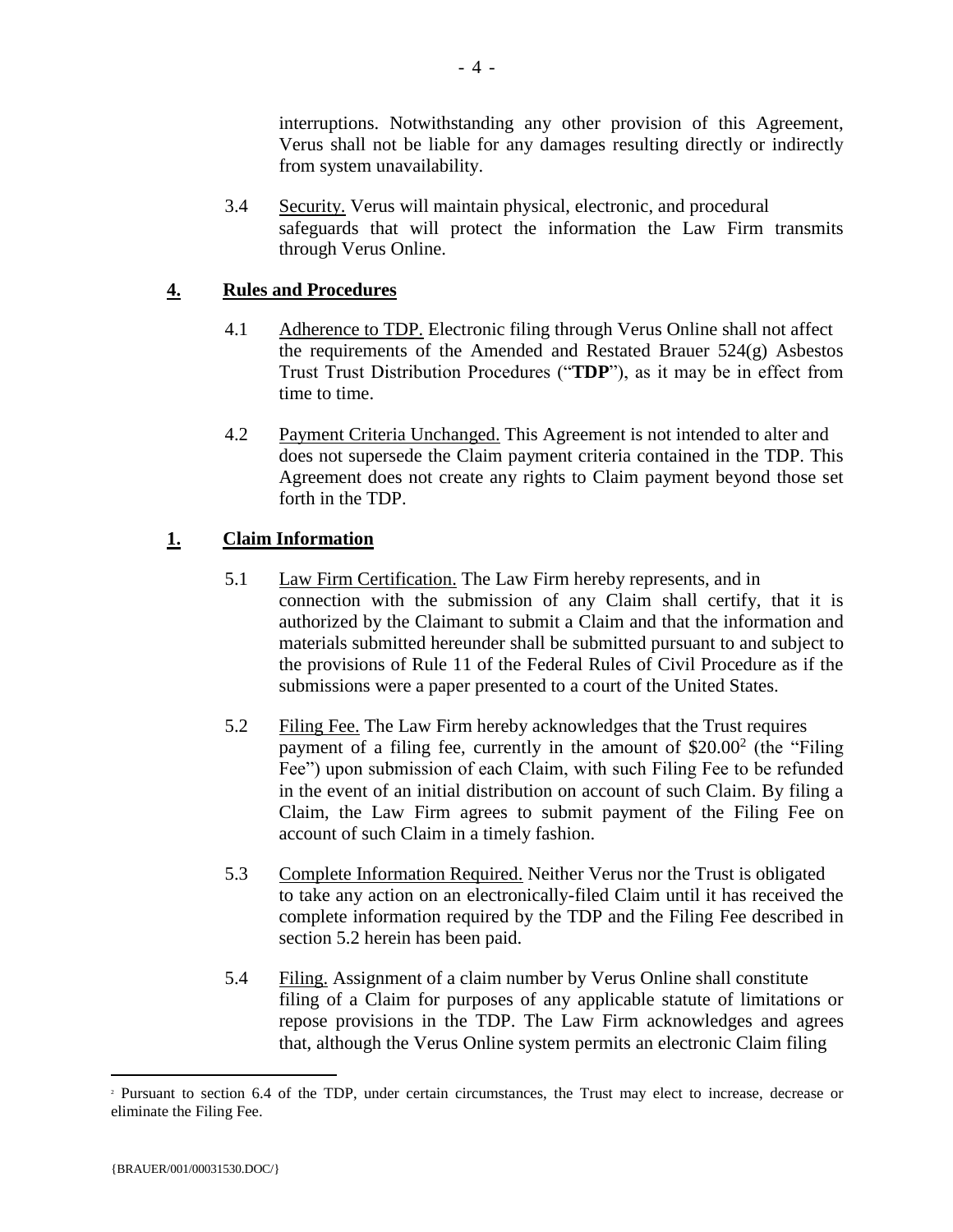to be saved prior to its electronic submission, saving a Claim filing does not constitute a valid filing of a Claim for any purposes, including tolling of statutes of limitation or repose, and Verus will not have, and in any case will not be deemed to have, any record of such saved information. If the Verus Online system refuses, or otherwise does not accept, the submission of an electronic filing for any reason, including a Verus Online system failure, this refusal or unaccepted filing too shall not toll any applicable statute of limitations or repose.

- 5.5 Maintenance of Supporting Documents. The Law Firm shall maintain a copy of each document relied upon in connection with any Claim electronically filed through Verus Online. Copies may be retained in either paper or electronic format. The Law Firm will timely provide copies of such documents to Verus upon request.
- 5.6 Use of Claimants' Confidential Information. Any Claim information the Law Firm submits through Verus Online pursuant to this Agreement shall remain confidential information submitted for settlement purposes only and shall be subject to the provisions of Section 6.5 of the TDP.

#### **6. Settlement Offer, Acceptance, and Payment**

- 6.1 Settlement Offers. Verus, acting on behalf of the Trust, shall communicate completion of review of a Claim and any settlement offer to the Law Firm. Upon electronic communication of any settlement offer by Verus, the Law Firm will be able to electronically view and print, in a portable document file (.pdf) format, a customized release for use in documenting acceptance of the settlement offer (the "**Release**"). The Release shall not be modified in any manner from the customized format provided. Upon the Law Firm's request, Verus will mail a hard copy of the Release to the Law Firm.
- 6.2 Law Firm Required to Obtain And Deliver Signed Release. In the event a Claimant intends to accept a settlement offer communicated through Verus Online, the Law Firm will be responsible for obtaining the signature of the Claimant on the Release and delivering the Release to Verus. Delivery of the Release may be made in one of two ways: (a) the original, signed Release may be mailed to Verus, or (b) an image of the original, signed Release may be uploaded to Verus through Verus Online, separately emailed, or faxed to Verus. A hard copy of the original, signed Release shall not be required to be returned to Verus as a precondition to payment. However, in the event the Law Firm submits an image of the original, signed Release to Verus, the Law Firm shall maintain the original, signed Release for no less than five (5) years from the date of submission. Verus and the Trust shall have the right to audit the Law Firm's compliance with this procedure and, upon ten (10) days' notice to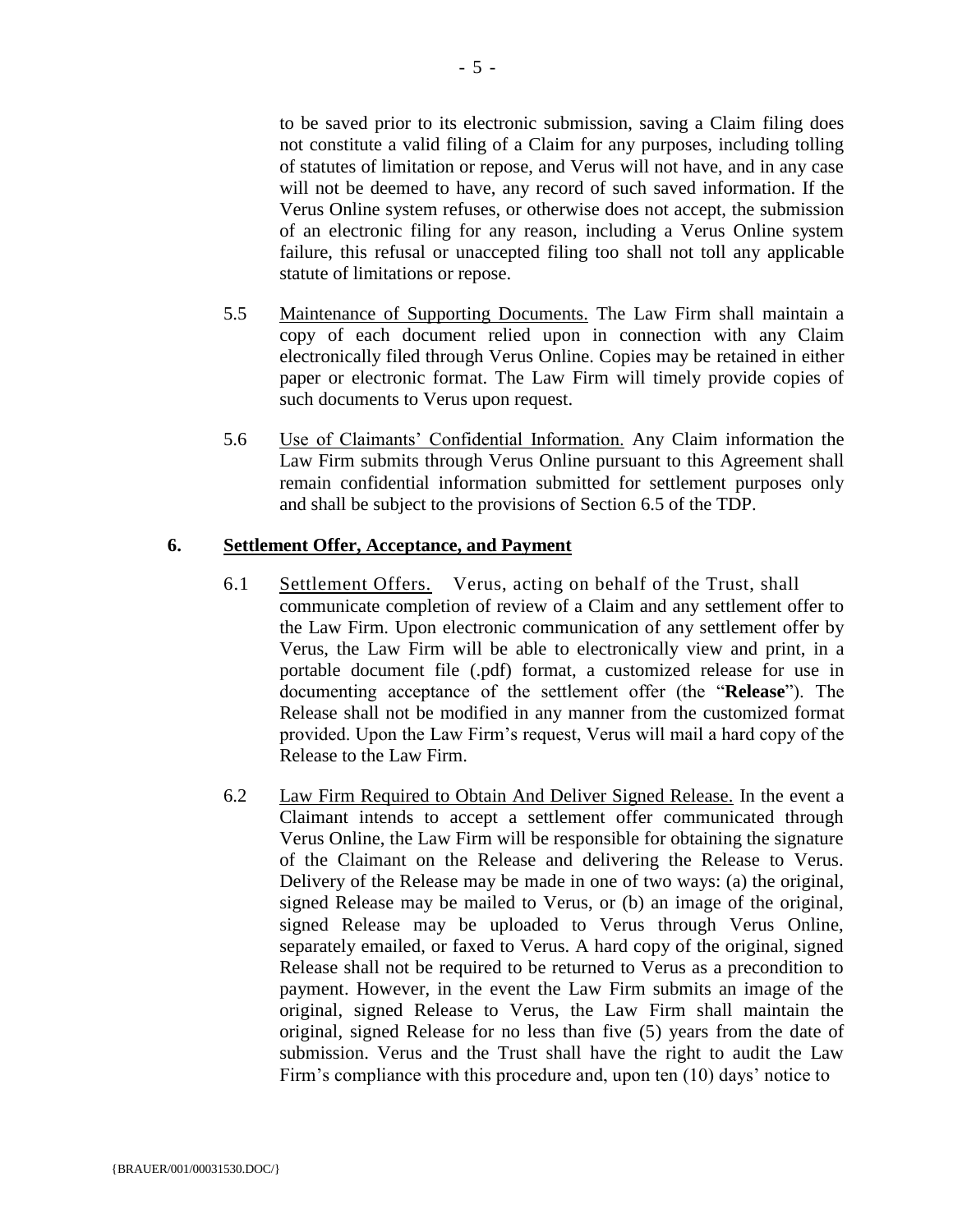the Law Firm, the Law Firm shall produce the image or hard copy of the properly executed Release for review by Verus and the Trust.

6.3 Payment Method Options. Verus will make payment of Claims pursuant to the instructions on file with Verus at the time of payment.

# **7. Limitation of Liability**

- 7.1 Limited Damages. Except as specifically provided in this Agreement, or as otherwise required by law, neither Verus, the Trust, nor any officer, director, trustee, employee, contractor, or agent of any of them will be held liable for any indirect, incidental, special, or consequential damages by reason of the Law Firm's use of Verus Online.
- 7.2 DISCLAIMER. VERUS AND THE TRUST MAKE NO REPRESENTATIONS OR WARRANTIES OF ANY KIND TO THE LAW FIRM OR TO CLAIMANT'S COUNSEL OF RECORD, ANY CLAIMANT OR ANY THIRD PARTY, AND EXPRESSLY DISCLAIM ALL WARRANTIES, WHETHER IMPLIED OR STATUTORY OR ARISING OUT OF CUSTOM OR COURSE OF DEALING OR USAGE OF OR IN THE TRADE, INCLUDING, WITHOUT LIMITATION, WARRANTIES OF MERCHANTABILITY OR FITNESS FOR A PARTICULAR PURPOSE.

## **2. Miscellaneous**

- 8.1 No Assignment. No Party may assign or otherwise transfer in any way any of its rights and obligations arising out of this Agreement without the prior written consent of the other Parties, except Verus may assign or otherwise transfer this Agreement to another entity that processes asbestos personal injury claims for the Trust, provided such entity agrees to be bound by the terms of this Agreement.
- 8.2 Termination. Any Party may terminate this Agreement in its entirety upon written notice to the other Parties. On the effective date of termination of this Agreement, Verus will cease providing the Law Firm with access to Verus Online, and the Law Firm will cease making online Claim submissions and accessing Verus Online.
- 8.3 Disputes. Any dispute among the Parties relating to Claim allowance or disallowance, or the appropriate categorization or settlement value of a Claim submitted by the Law Firm to Verus, will be resolved as provided in the TDP.
- 8.4 Force Majeure. No Party will be liable for any failure or delay in its performance under this Agreement due to any cause beyond its reasonable control, including acts of God, embargo, riot, sabotage, labor shortage or dispute, governmental act, or failure of Internet service, provided that the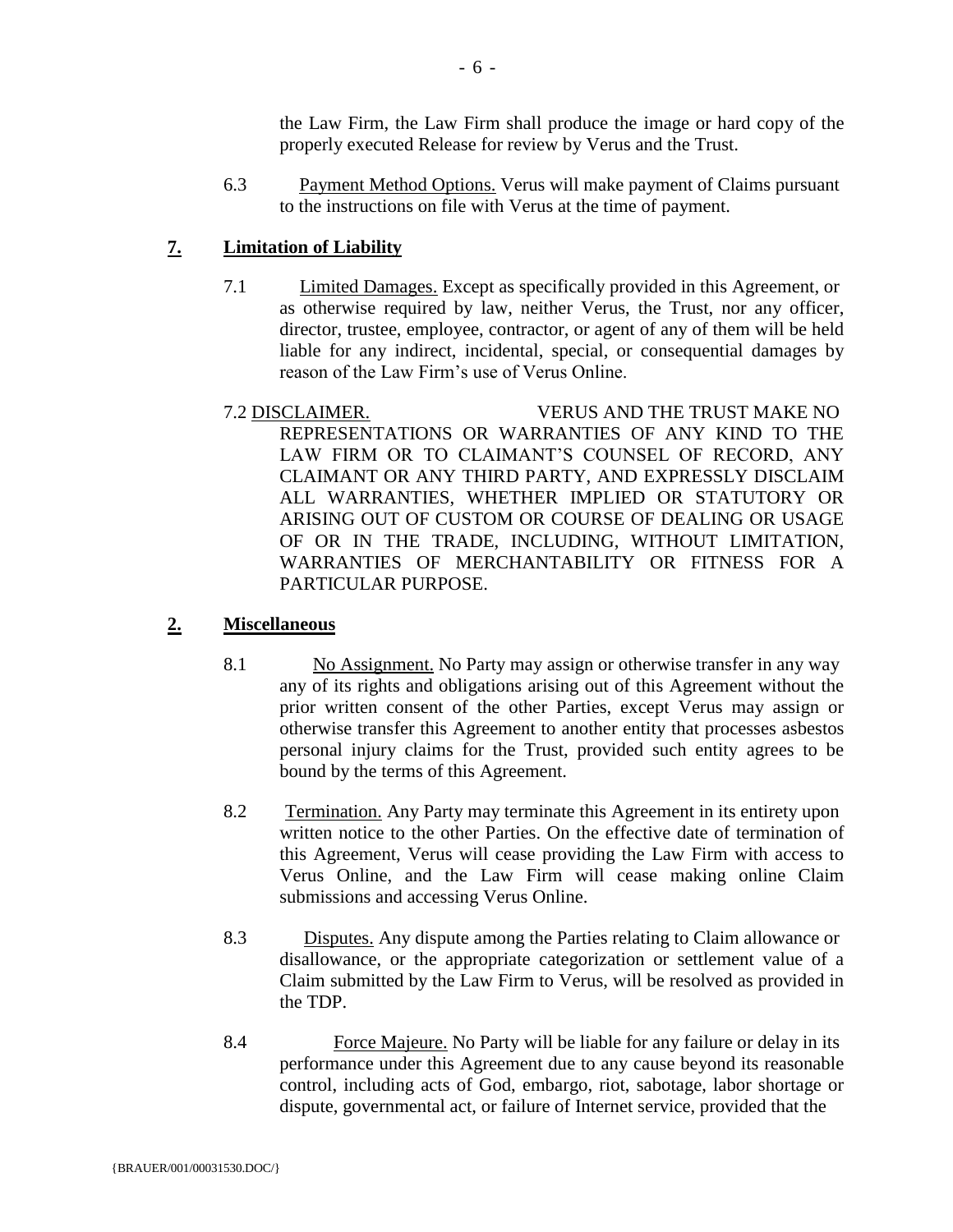delaying Party: (a) gives the other Parties prompt notice of such cause, and (b) uses reasonable efforts to promptly correct such failure or delay in performance.

- 8.5 Applicable Law. This Agreement shall be interpreted, construed and enforced according to the laws of the State of Delaware.
- 8.6 Binding Effect. Each of the undersigned persons represents and warrants that they are authorized to sign this Agreement on behalf of the Party they represent, and that they have the full power and authority to bind such Party to each and every provision of this Agreement. The person executing this Agreement on behalf of the Law Firm is a licensed, practicing attorney who is a partner or other principal in the Law Firm. A signature on a copy of this Agreement transmitted electronically, including, without limitation, by facsimile machine or email, will have the force of an original signature.
- 8.7 Claim Deferral. Nothing contained in this Agreement shall be construed to provide a substantive right of Claim filing deferral contrary to the TDP.
- 8.8 Severability. If any term or provision of this Agreement shall be declared invalid or unenforceable by a court of competent jurisdiction or by operation of law, the remaining terms and provisions of this Agreement shall remain in full force and effect.
- 8.9 Entire Agreement and Waiver. This Agreement constitutes the entire agreement and understanding between and among the Parties concerning the matters set forth herein. This Agreement may not be amended or modified except by another writing signed by the Parties. Any failure of a Party to exercise or enforce its rights under this Agreement shall not act as a waiver of subsequent breaches.

## **[LAW FIRM]**

| Its: |
|------|
|      |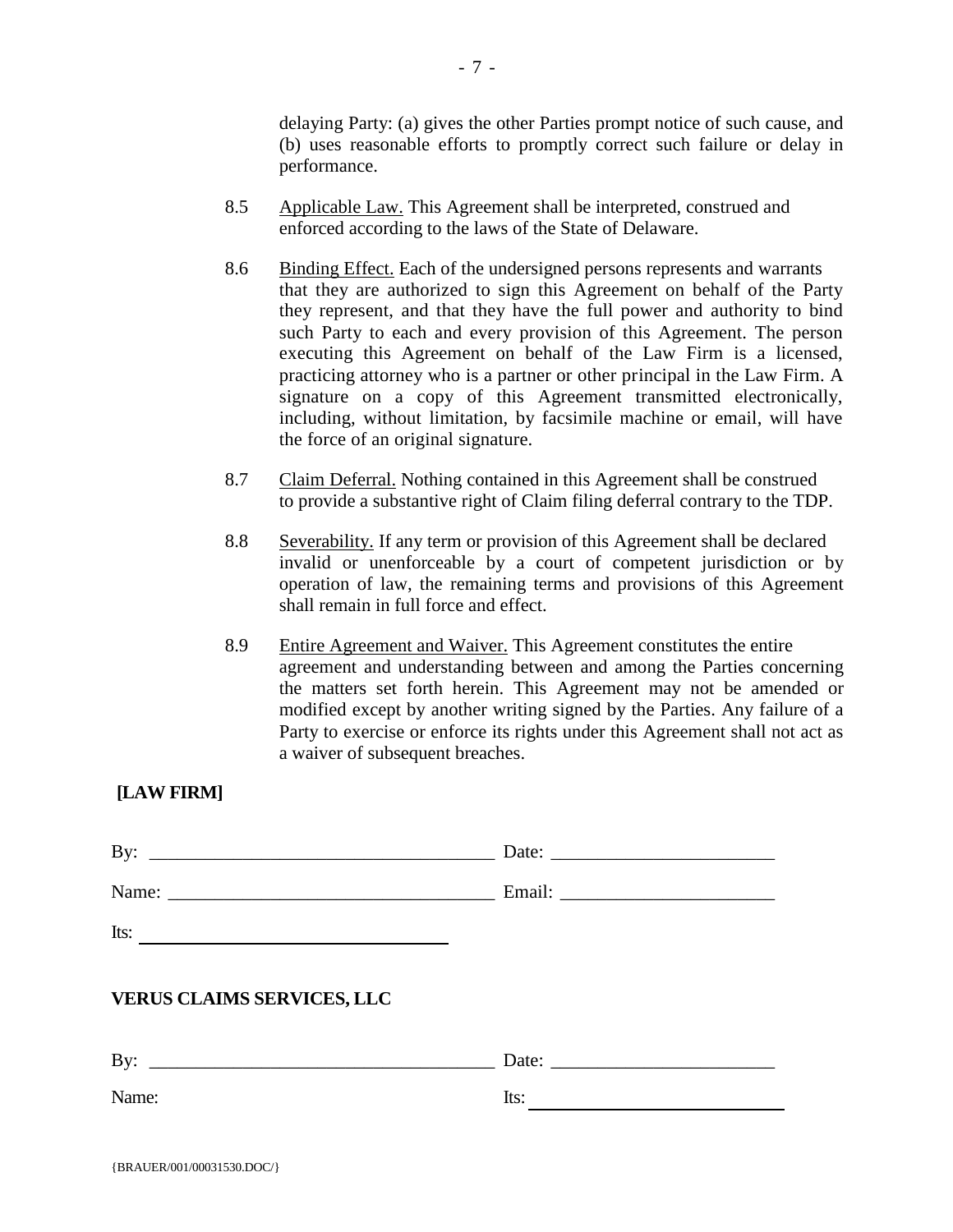# **BRAUER 524(G) ASBESTOS TRUST**

| By:   | Date: |  |
|-------|-------|--|
|       |       |  |
| Name: | lts:  |  |

 $\{{\rm BRAUER/001/00031530.DOC/\}}$